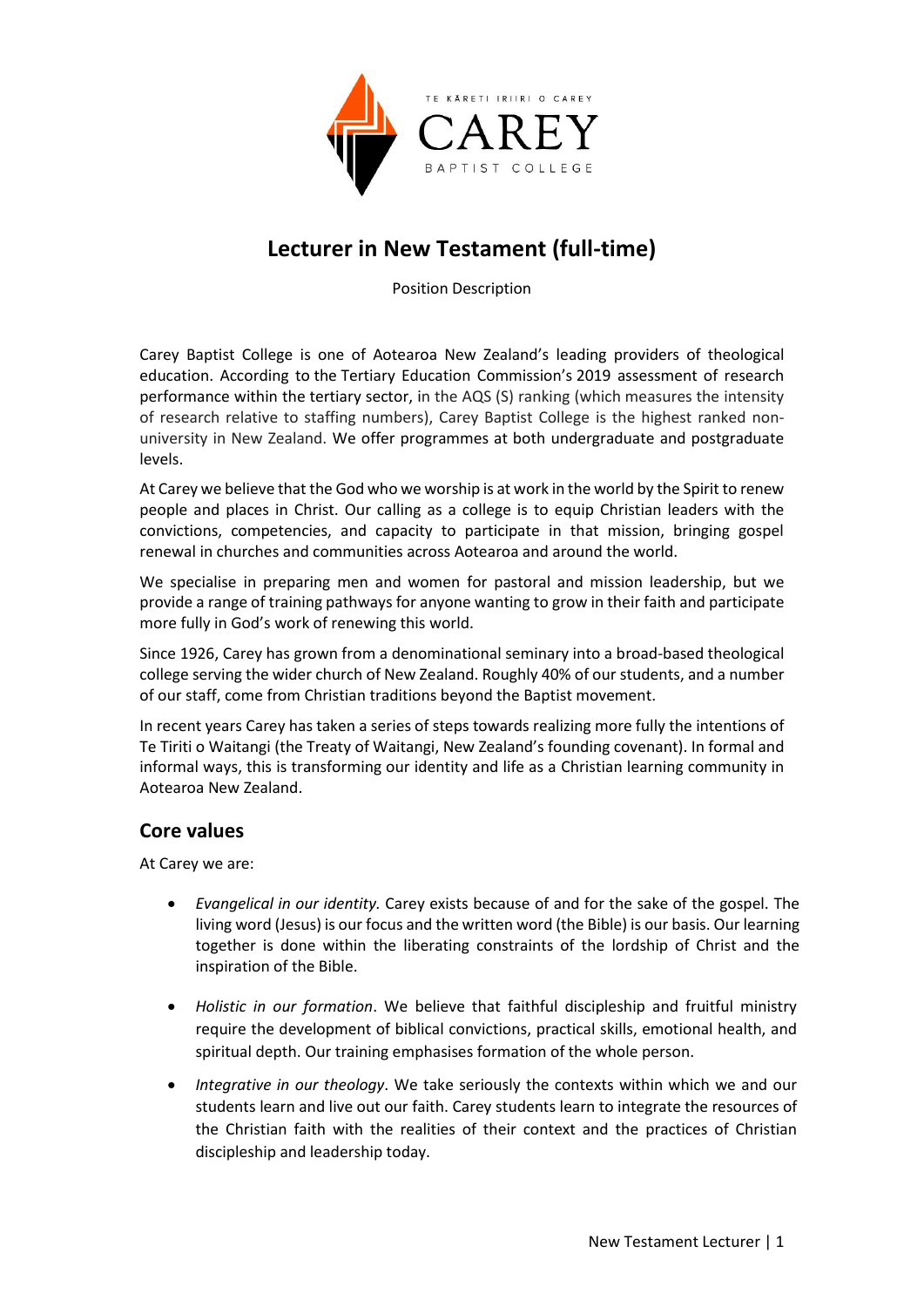- *Relational in our pedagogy*. We believe that the best learning, the best formation, happens in the context of relationship. Whether it is through our regular pattern of eating lunch together, or worshiping in chapel together, we work hard at developing relationships between students and staff.
- *Intercultural in our community*. We celebrate the bicultural heritage and cultural diversity of Aotearoa New Zealand and aspire to be a community that embodies the vision of Te Tiriti o Waitangi. We are attentive to the cultural shaping of our expressions of faith and seek to draw on the gifts and insights of our various cultures and traditions.
- *Missional in our orientation.* We believe that the God of mission whom we worship is at work in the world by the Spirit to reconcile all people and all of creation in Christ. Our learning and growing is oriented towards Spirit-enabled participation in that mission.

## **Key tasks**

The successful applicant will be responsible for:

#### *Teaching*

With your passion for student-centred curriculum and teaching, you will develop and facilitate a portfolio of New Testament courses at undergraduate and graduate level. You will normally teach 4 courses per year, besides any participation in Carey's lifelong learning programme. With our team of scholar practitioners, you will have an exciting opportunity to contribute to the ongoing development of an integrative and cross-disciplinary curriculum that is responsive to our students' contexts and which values the knowledge that students bring to the learning environment.

#### *Researching*

You will pursue a programme of research and writing that is intentionally integrative, directed towards resourcing the life and mission of the church in changing contexts. Along with other faculty members, you will participate in national and international professional associations in your academic discipline, speak at academic conferences, and maintain a record of highquality publications.

#### *Supervising*

In consultation with the Dean of Faculty and head of the Carey Graduate School, you will supervise research students in our BAppTheol programme and, if possible, at graduate level. Carey lecturers have opportunity to supervise Masters students in our MAppTheol programme and doctoral students through our partnerships with the University of Otago and AUT University.

#### *Connecting*

Carey is the theological college of the Baptist movement in New Zealand. We value our close connection with local Baptist churches and with other faith communities from a range of Christian traditions. As a member of our teaching staff, and as your workload allows, you will represent Carey when invited to preach in churches and to contribute at local and national training events.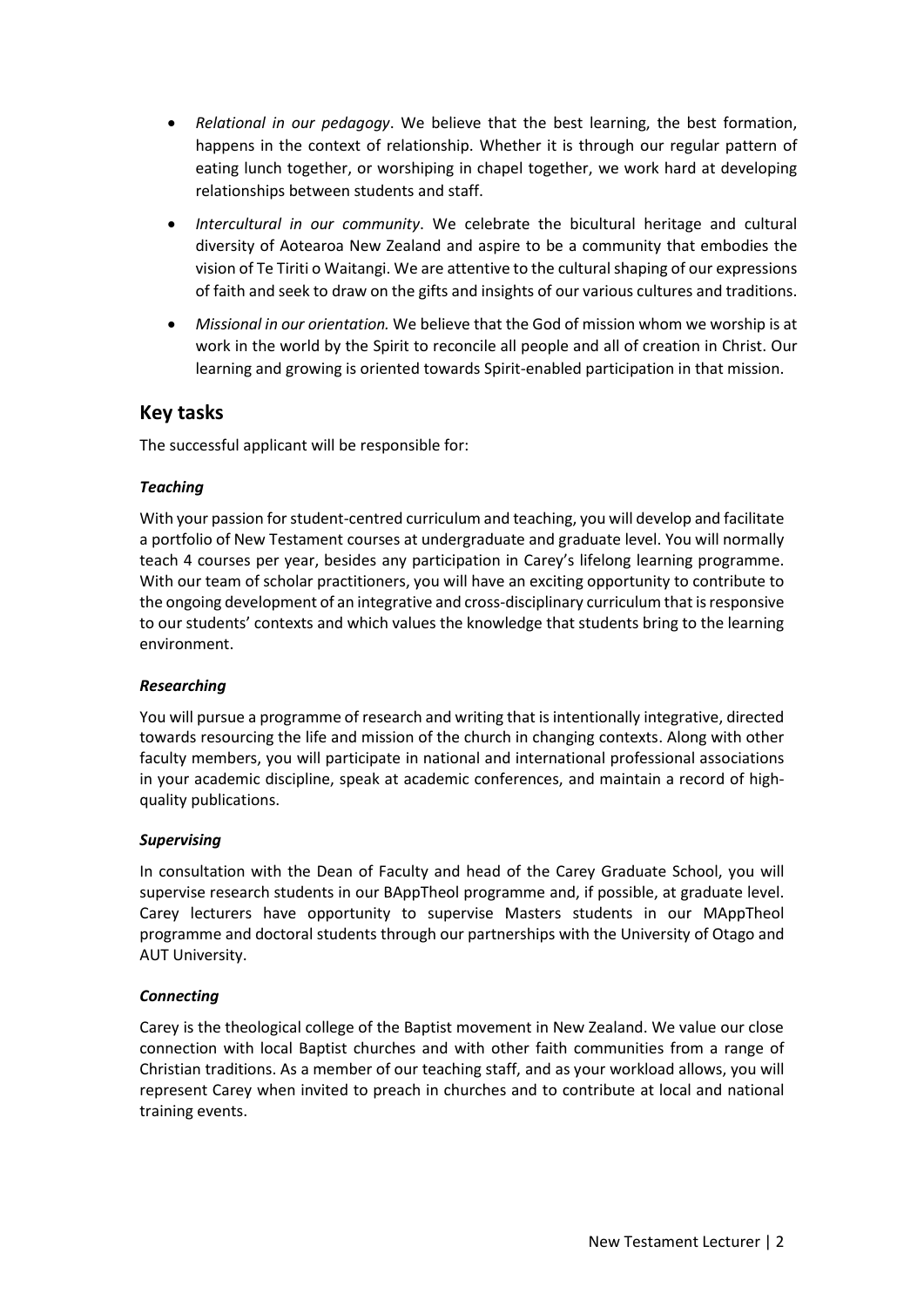#### *Contributing*

Beyond the formal academic programme, you will play an active role in the wider Carey community, including leading worship and speaking in chapel. You will also have opportunity to contribute to academic administration by taking an appropriate share of responsibility on committees and working groups.

#### *Modelling*

As a scholar-practitioner living a life of faith and integrity, you will serve as a role model and a mentor for students, helping them to integrate their theology, context, and practice.

## **Key attributes and competencies**

A variety of personal qualities and skills will converge in the life of the successful applicant:

- clear alignment with Carey's values, mission, and vision, and a deep, authentic, personal faith in Jesus
- a good understanding of educational philosophy, with the ability to cultivate an inclusive, dynamic and supportive learning environment for our diverse student body
- a proven capacity or willingness to utilise educational technologies to enhance student engagement and learning
- the capacity to integrate faith, context, and practice in your research and teaching, and a willingness to develop an integrative theology that thoughtfully engages contemporary questions and issues
- several years' experience of effective pastoral or missional leadership, and the ability to lead, inspire, and empower others into ministry and service
- a strong commitment to the local church, demonstrated by a history of active participation and leadership there, and a capacity to connect well with church leaders within the Baptist movement and beyond
- the ability to interact sensitively across cultures and a willingness, in particular, to participate in Carey's Treaty Hikoi
- a history of working well in teams, with a commitment to developing community
- a doctoral level qualification or the potential and commitment to achieving it within the first three years of your employment.